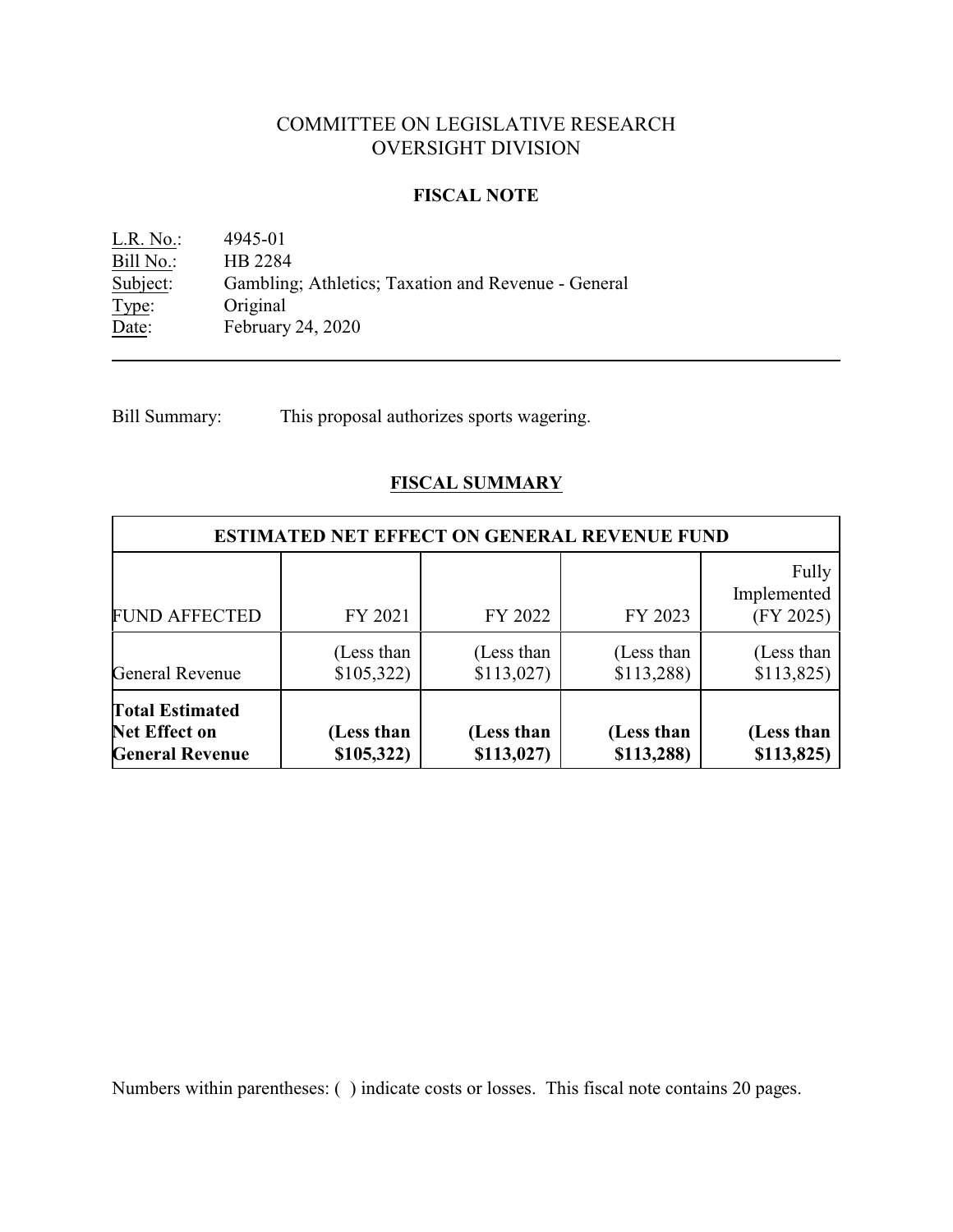L.R. No. 4945-01 Bill No. HB 2284 Page 2 of 20 February 24, 2020

| <b>ESTIMATED NET EFFECT ON OTHER STATE FUNDS</b>                           |                                |                                |                                |                                   |  |  |
|----------------------------------------------------------------------------|--------------------------------|--------------------------------|--------------------------------|-----------------------------------|--|--|
| <b>FUND AFFECTED</b>                                                       | FY 2021                        | FY 2022                        | FY 2023                        | Fully<br>Implemented<br>(FY 2025) |  |  |
| Gaming<br>Commission (0286)                                                | \$144,694)                     | \$335,910                      | \$315,279                      | \$402,545                         |  |  |
| Gaming Proceeds for<br>Education (0285)                                    | \$6,684,085 to<br>\$17,097,750 | \$8,020,902 to<br>\$20,517,300 | \$8,020,902 to<br>\$20,517,300 | \$8,020,902 to<br>\$20,517,300    |  |  |
| <b>Total Estimated</b><br><b>Net Effect on Other</b><br><b>State Funds</b> | \$6,539,391 to<br>\$16,953,056 | \$8,356,812 to<br>\$20,853,210 | \$8,336,181 to<br>\$20,832,579 | \$8,423,447 to<br>\$20,919,845    |  |  |

| <b>ESTIMATED NET EFFECT ON FEDERAL FUNDS</b>                               |         |         |         |                                   |  |  |
|----------------------------------------------------------------------------|---------|---------|---------|-----------------------------------|--|--|
| <b>FUND AFFECTED</b>                                                       | FY 2021 | FY 2022 | FY 2023 | Fully<br>Implemented<br>(FY 2025) |  |  |
|                                                                            |         |         |         |                                   |  |  |
|                                                                            |         |         |         |                                   |  |  |
| <b>Total Estimated</b><br><b>Net Effect on All</b><br><b>Federal Funds</b> | \$0     | \$0     | \$0     |                                   |  |  |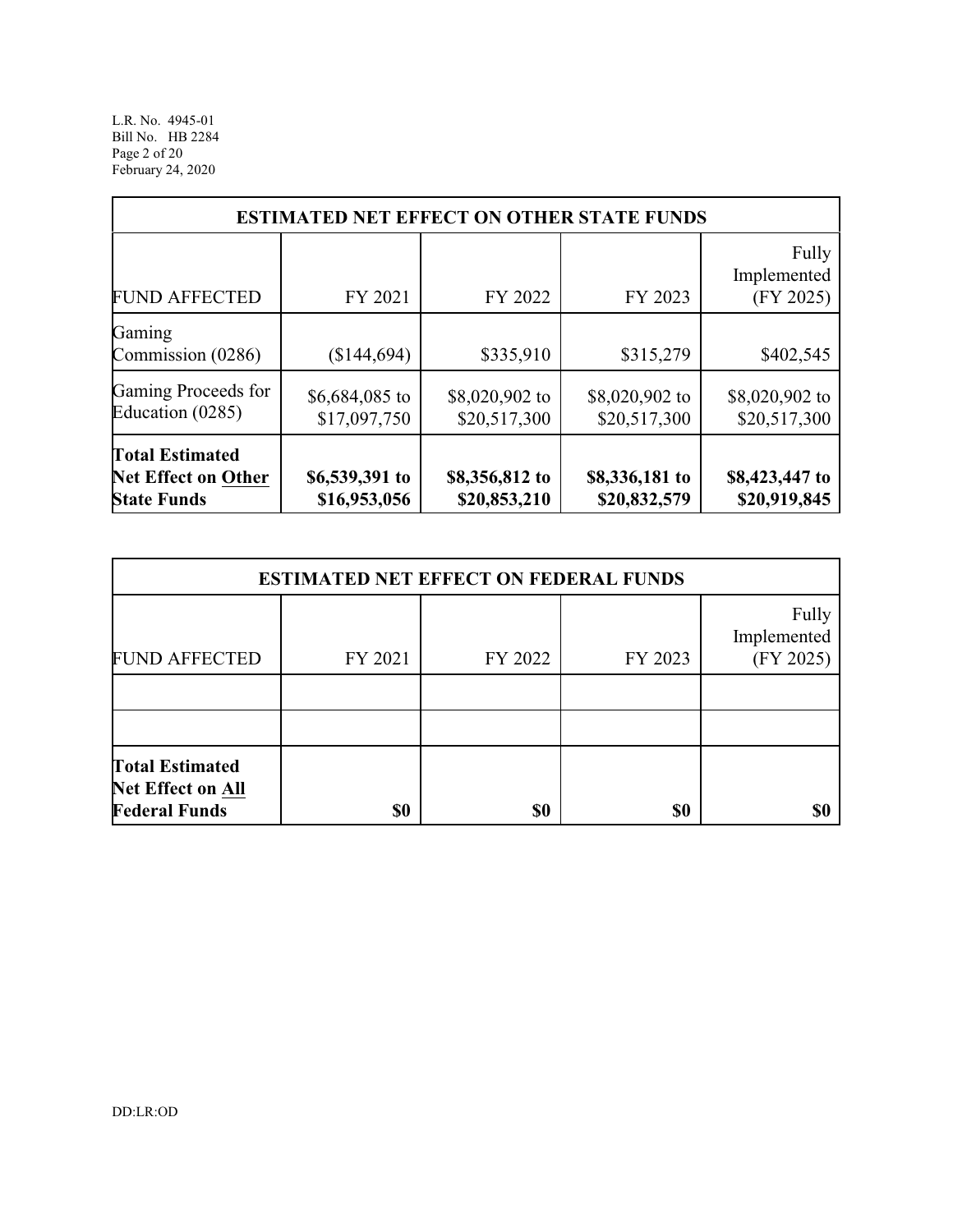L.R. No. 4945-01 Bill No. HB 2284 Page 3 of 20 February 24, 2020

| <b>ESTIMATED NET EFFECT ON FULL TIME EQUIVALENT (FTE)</b>    |              |         |         |                                   |  |
|--------------------------------------------------------------|--------------|---------|---------|-----------------------------------|--|
| <b>FUND AFFECTED</b>                                         | FY 2021      | FY 2022 | FY 2023 | Fully<br>Implemented<br>(FY 2025) |  |
| Gaming<br>Commission (0286)                                  | 2 FTE        | 2 FTE   | 2 FTE   | 2 FTE                             |  |
| <b>Total Estimated</b><br><b>Net Effect on</b><br><b>FTE</b> | <b>2 FTE</b> | 2 FTE   | 2 FTE   | <b>2 FTE</b>                      |  |

 $\boxtimes$  Estimated Net Effect (expenditures or reduced revenues) expected to exceed \$100,000 in any of the three fiscal years after implementation of the act.

| <b>ESTIMATED NET EFFECT ON LOCAL FUNDS</b> |                                                    |                                                    |                                                    |                                                    |  |  |
|--------------------------------------------|----------------------------------------------------|----------------------------------------------------|----------------------------------------------------|----------------------------------------------------|--|--|
| <b>FUND AFFECTED</b>                       | FY 2021                                            | FY 2022                                            | FY 2023                                            | Fully<br>Implemented<br>(FY 2025)                  |  |  |
| <b>Local Government</b>                    | <b>Could exceed</b><br>\$742,676 to<br>\$1,899,750 | <b>Could exceed</b><br>\$891,211 to<br>\$2,279,700 | <b>Could exceed</b><br>\$891,211 to<br>\$2,279,700 | <b>Could exceed</b><br>\$891,211 to<br>\$2,279,700 |  |  |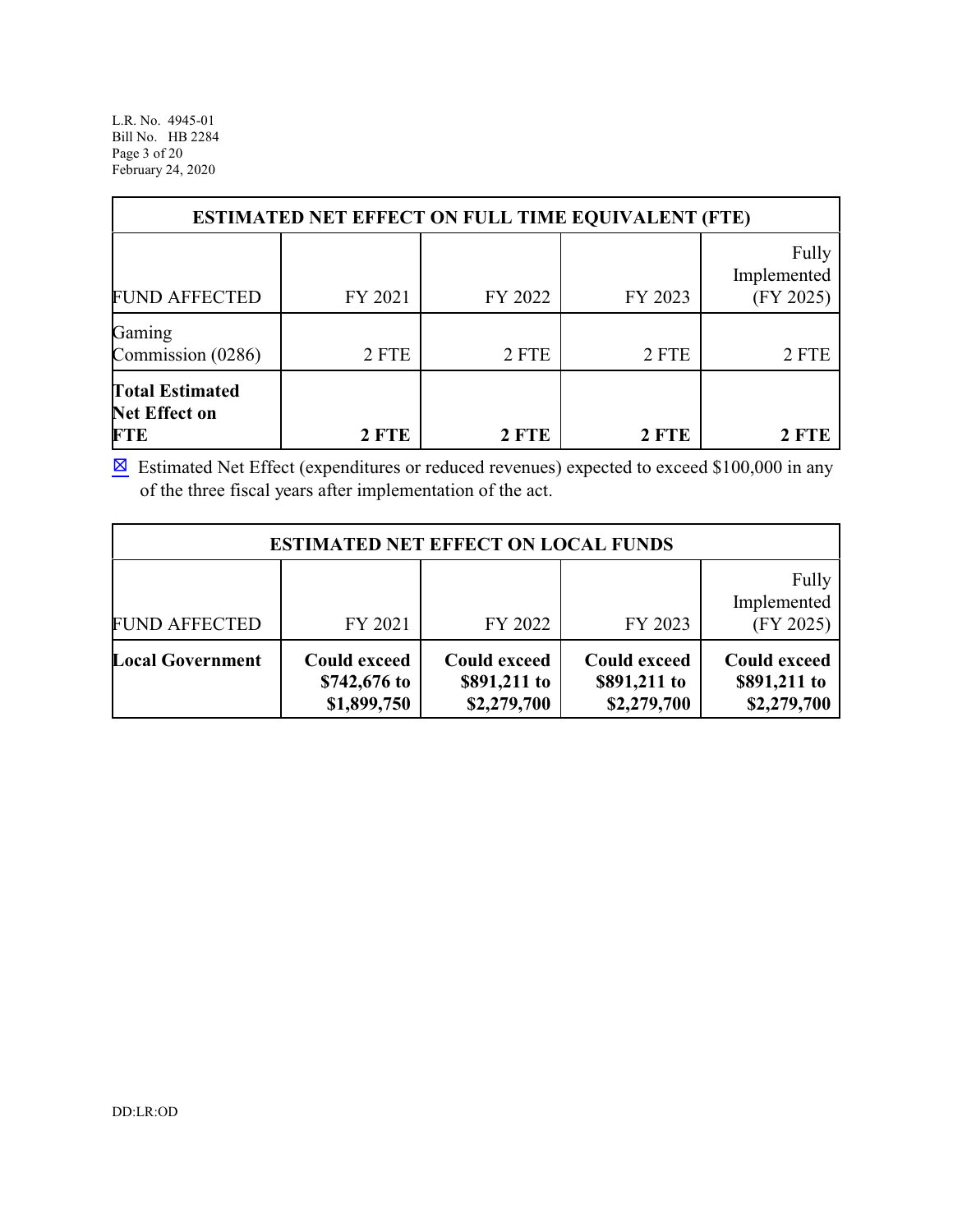L.R. No. 4945-01 Bill No. HB 2284 Page 4 of 20 February 24, 2020

#### **FISCAL ANALYSIS**

#### ASSUMPTION

## 313.1000, 313.1002, 313.1003, 313.1004, 313.1006, 313.1008, 313.1010, 313.1012, 313.1014, 313.1016, 313.1018, 313.1019, 313.1020, 313.1021, and 313.1022 - Sports wagering

Officials from the **Missouri Gaming Commission (MGC)** estimate this proposal would increase total state revenue by approximately \$35 million annually. MGC bases those estimates off of a comparison to Mississippi's Sports Betting experience for the past 12 months, Rubin Brown and an Oxford Study. Based on MGC calculations (Oxford and Rubin Brown study), adjusted gross receipts under this proposal could be approximately \$99 million. At a tax rate of 9%, revenues generated from the tax could be approximately \$8.9 million (distributed 90/10 between the state and local governments).

MGC states they annualized the state of Mississippi's Total Revenue from sports betting by taking their total revenue from November 2018 through October 2019. They determined their sports betting revenue was 2% of their total gaming revenue. This was calculated by taking \$45,036,857 and dividing by \$2,141,840,000 (\$45,036,856.59/\$2,141,840,000 = .02 or 2%). MGC assumes Missouri's sports betting revenue would also be 2% of total gaming revenue or \$35,089,400 (\$1,754,470,000 total sports revenue x  $2\% =$  \$35,089,400). Mississippi sports betting is limited to bets placed in person at the casinos. In making fiscal estimates, MGC assumes allowing online wagering, in addition to casino-based wagering, will significantly increase MGC's overall revenues. Based on the Oxford study and the experience in other states, including Pennsylvania, West Virginia, and New Jersey, MGC was led to the assumption that the estimated \$35 million calculated for wagers placed in person at casinos would comprise approximately 30% of the total sports wagers placed. Therefore, sports betting revenue would be comprised of 70% mobile wagering and 30% retail wagering if the law would allow mobile wagers to be placed [(\$35,089,400 x 70%)/30% = \$81,875,266]. Per §313.1000 of this proposal, Adjusted Gross Receipts are calculated by taking total revenue less payouts. MGC estimates Missouri's total revenue to be \$116,964,666 (\$35,089,400 sports betting + \$81,875,266 mobile betting).

| <b>Total Revenue</b>          | \$116,964,666 |                                     |
|-------------------------------|---------------|-------------------------------------|
| Less Payouts                  |               | $$6,433,056$ (\$116,964,666 x 5.5%) |
| Less Excise Tax               | \$874,975     |                                     |
| Less Royalty Fees             | \$10,633,152  |                                     |
| Adjusted Gross Receipts (AGR) | \$99,023,483  |                                     |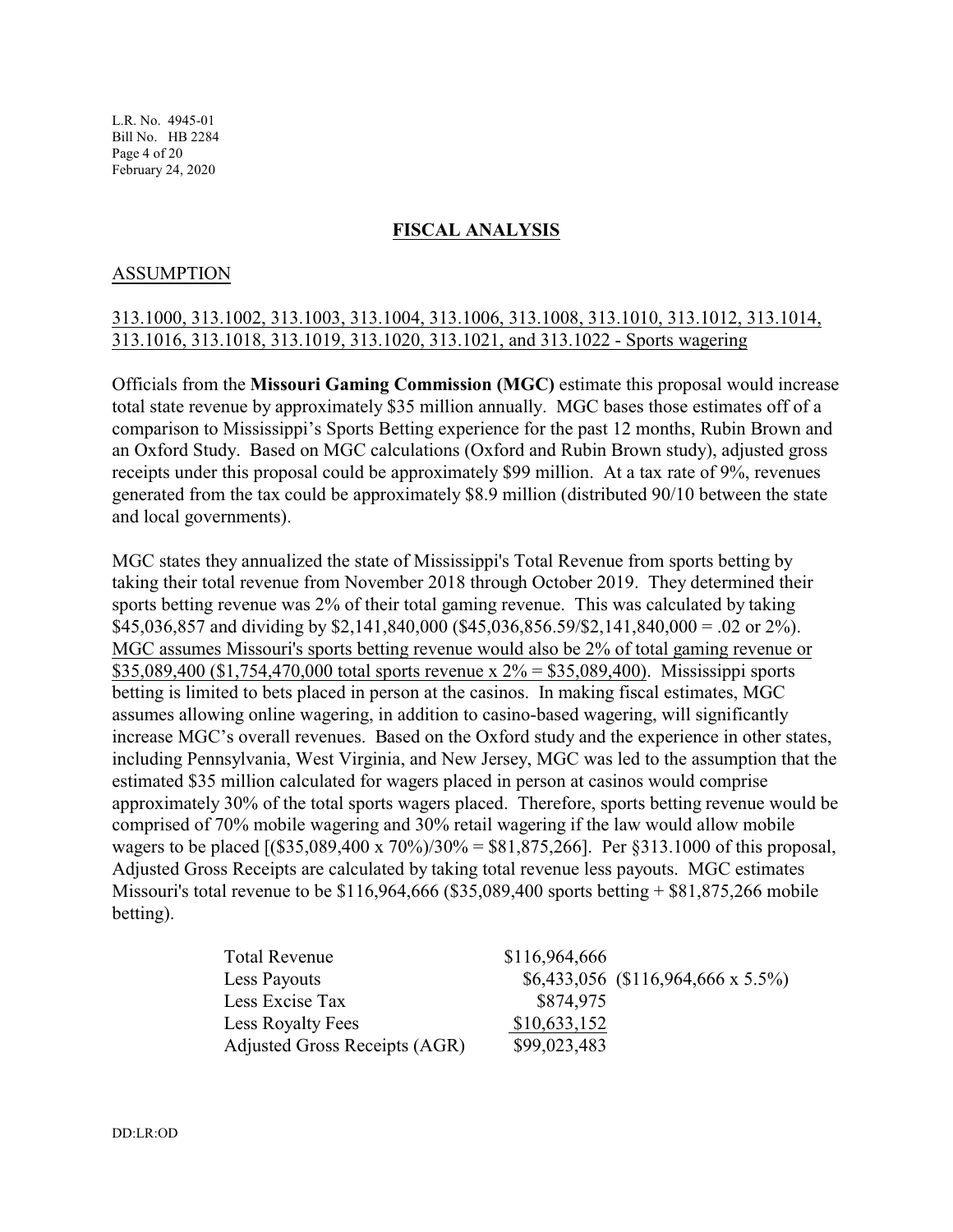L.R. No. 4945-01 Bill No. HB 2284 Page 5 of 20 February 24, 2020

## ASSUMPTION (continued)

**Oversight** notes, according to a New York Times article dated April 16, 2019, sports betting revenue has only brought in half of what Tunica officials had expected. Since sports betting is a fairly new concept for Mississippi, Oversight notes the revenue used by MGC to calculate revenue generated from this proposal could be overstated. Oversight does not currently have the resources or ability to produce an independent estimate. Therefore, Oversight will reflect the AGR listed above as estimated by MGC.

**MGC** officials state this bill allows for a Certificate of Authority Application Fee (initial) of \$25,000/Section 313.1006, a Certificate Holder Administration Fee (annual after the first year) of \$50,000/Section 313.1021, a Certificate Holder Reinvestigation Fee of \$10,000/Section 313.1021 (in the  $5<sup>th</sup>$  year after sports wagering commences and each 5 years thereafter), a Sports Wagering Platform License Application Fee (initial) of \$25,000/Section 313.1010, and a Sports Wagering Platform License Annual Renewal Fee of \$50,000/Section 313.1010 (annual after the first year) to the deposited in the Gaming Commission Fund.

**Oversight** will reflect revenue generated from these fees into the Gaming Commission Fund.

#### Section 313.1018.3

**Oversight** notes that any person, firm, corporation, association, agent, or employee that violates any procedure implemented under section 313.1000 to 313.1022 shall be liable for a civil penalty of not more than \$5,000 for each violation, not to exceed \$50,000 for violations arising out the same transaction or occurrence. Oversight assumes if there are penalties assessed from these provisions, the fine revenue would be paid to the local school districts. For simplicity, Oversight will not reflect the possibility that fine revenue paid to school districts may act as a subtraction in the foundation formula the following year. Since the number of violations may vary, Oversight will range the revenue of these fines from \$0 (no fines are collected) to Unknown.

#### Section 313.1019

**MGC** assumes section 313.1019 requires a certificate holder to remit to the commission a "royalty fee" of  $\frac{1}{4}$  of 1% of the gross amount wagered on its sporting events conducted by registered sports governing bodies during the previous calendar quarter. These royalty fees are to be disbursed by the MGC to registered sports governing bodies requesting disbursement of those funds by April 30 of each year. The MGC must then disburse all unclaimed royalty fees under this section to eligible certificate holders on a pro rata basis. To calculate, MCG divided the total estimated annual revenue amount by 5.5% to determine the total estimated wagers of \$2,126,630,303 (\$116,964,666 / 5.5%). MCG estimates \$5,316,576 (\$2,126,630,303 X 0.0025) will be remitted to the sports governing body (1/4 of 1% of total wagers).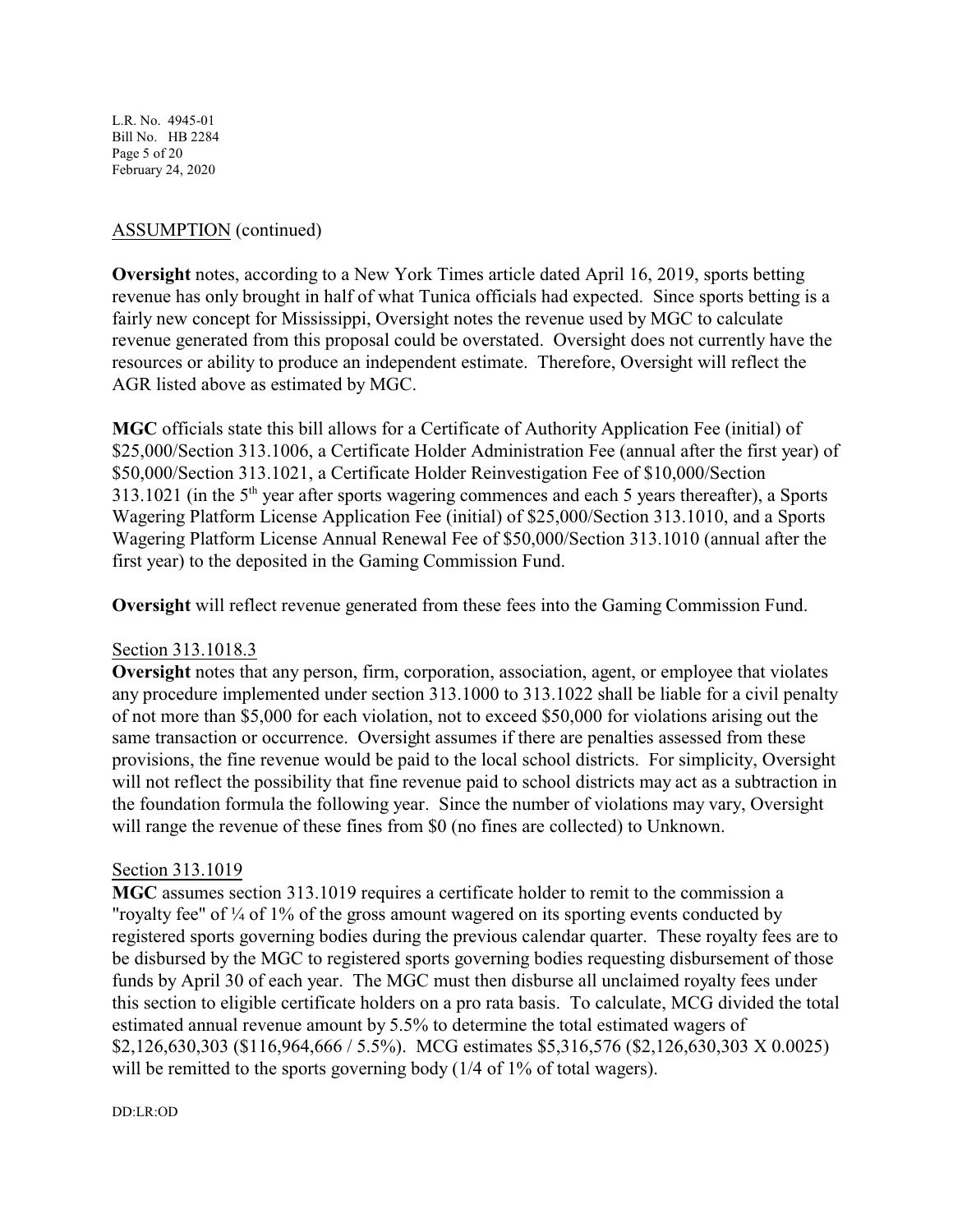L.R. No. 4945-01 Bill No. HB 2284 Page 6 of 20 February 24, 2020

## ASSUMPTION (continued)

#### Section 313.1020

MGC assumes this section requires a certificate holder to also remit to the commission royalty fees of ¼ of 1% of the amount wagered on sporting events involving at least one National Collegiate Athletic Association (NCAA) Football Bowl Subdivision football team and at least one NCAA Division I basketball team to be used for athletics compliance. This fee is due within 30 days of each calendar quarter and must be distributed by the MGC to public universities in Missouri that sponsor NCAA Division I football and basketball teams by April 30 of each year. To calculate, MCG divided the total estimated annual revenue amount by 5.5% to determine the total estimated wagers of \$2,126,630,303. MCG estimates \$5,316,576 (\$2,126,630,303 X 0.0025) will be remitted to selected NCAA colleges (1/4 of 1% of total wagers).

**Oversight** will use the MCG's estimate and disburse \$5,316,576 (1/4 of 1% of total wagers) each to sports governing bodies and selected NCAA colleges respectively.

#### Section 313.1021.1

MGC states this section imposes a wagering tax of 9% on the AGR received from sports wagering conducted by a certificate holder. Revenues from this tax are to be deposited in the Gaming Proceeds for Education Fund and distributed pursuant to section 313.822.

**Oversight** will reflect revenue generated from this tax into the Gaming Proceeds for Education Fund.

Officials from the **Office of Administration - Budget and Planning (B&P)** assume this proposal will increase TSR and 18e calculations by imposing fees and penalties related to the regulation of legal sports betting and levying an adjusted gross receipts tax on sport wagers. Additional administrative fee revenues will be deposited into the Gaming Commission Fund. Additional gross receipts tax revenues will be deposited into the Gaming Proceeds for Education Fund. B&P defers to the MGC for an estimate of increased revenues.

**Oversight** also notes that the Missouri Gaming Commission and the Office of Administration - Budget and Planning has stated the proposal will have a direct fiscal impact on total state revenue. Oversight does not currently have the resources or ability to produce an independent estimate. Therefore, Oversight will reflect the revenues listed below as estimated by MGC: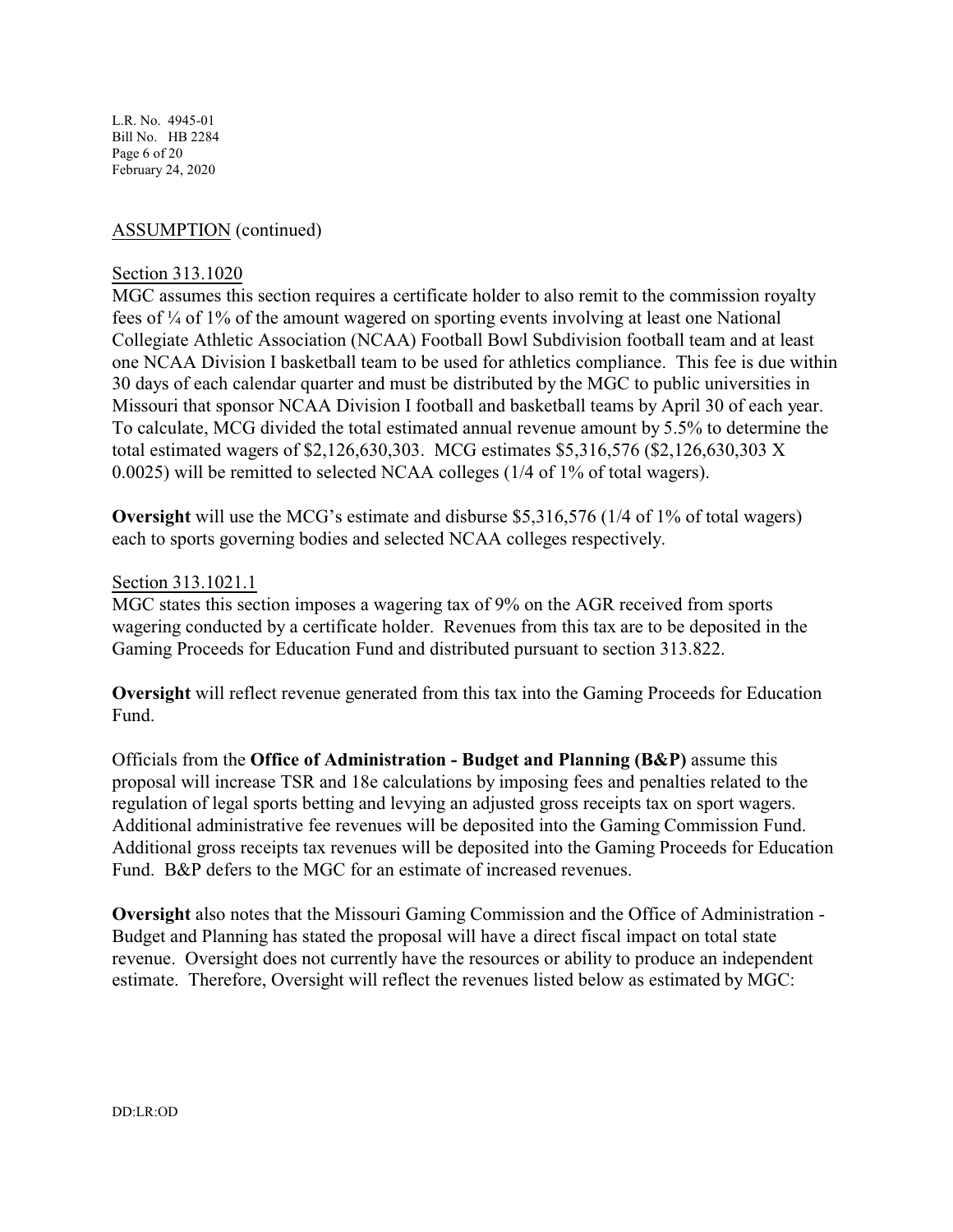L.R. No. 4945-01 Bill No. HB 2284 Page 7 of 20 February 24, 2020

# ASSUMPTION (continued)

|                             | <b>State Impact - Estimated by MGC</b> |             |                     |             |             |                       |  |
|-----------------------------|----------------------------------------|-------------|---------------------|-------------|-------------|-----------------------|--|
|                             |                                        |             |                     |             |             | <b>Fund to</b>        |  |
| <b>Provision</b>            | <b>FY21</b>                            | <b>FY22</b> | <b>FY23</b>         | <b>FY24</b> | <b>FY25</b> | <b>Deposit</b>        |  |
| Cert of                     |                                        |             |                     |             |             |                       |  |
| <b>Authority App</b>        |                                        |             |                     |             |             | Gaming                |  |
| Fee (Initial)               |                                        |             |                     |             |             | Commission            |  |
| 313.1006                    | \$325,000                              | \$0         | \$0                 | \$0         | \$0         | Fund                  |  |
| Cert Holder                 |                                        |             |                     |             |             |                       |  |
| <b>Admin Fee</b>            |                                        |             |                     |             |             |                       |  |
| (Annual after               |                                        |             |                     |             |             | Gaming                |  |
| the first year)             |                                        |             |                     |             |             | Commission            |  |
| 313.1021                    | \$0                                    | \$650,000   | \$650,000           | \$650,000   | \$650,000   | Fund                  |  |
| Cert Holder                 |                                        |             |                     |             |             |                       |  |
| Reinvestigation             |                                        |             |                     |             |             |                       |  |
| Fee (in the 5 <sup>th</sup> |                                        |             |                     |             |             |                       |  |
| year and each               |                                        |             |                     |             |             |                       |  |
| $5th$ year                  |                                        |             |                     |             |             | Gaming                |  |
| thereafter)                 |                                        |             |                     |             |             | Commission            |  |
| 313.1021                    | \$0                                    | \$0         | \$0                 | \$0         | \$130,000   | Fund                  |  |
| <b>Sports Wagering</b>      |                                        |             |                     |             |             |                       |  |
| <b>Platform License</b>     |                                        |             |                     |             |             |                       |  |
| App Fee                     |                                        |             |                     |             |             | Gaming                |  |
| (Initially)                 |                                        |             |                     |             |             | Commission            |  |
| 313.1010                    | \$325,000                              | \$0         | \$0                 | \$0         | \$0         | Fund                  |  |
| <b>Sports Wagering</b>      |                                        |             |                     |             |             |                       |  |
| <b>Platform License</b>     |                                        |             |                     |             |             |                       |  |
| <b>Annual Review</b>        |                                        |             |                     |             |             |                       |  |
| Fee (Annual                 |                                        |             |                     |             |             | Gaming                |  |
| after the first             |                                        |             |                     |             |             | Commission            |  |
| year) 313.1010              | \$0                                    | \$650,000   | \$650,000           | \$650,000   | \$650,000   | Fund                  |  |
| <b>Total Fees</b>           |                                        |             |                     |             |             |                       |  |
| Collected                   | \$650,000                              | \$1,300,000 | \$1,300,000         | \$1,300,000 | \$1,430,000 | <b>Gaming Fund</b>    |  |
|                             |                                        |             |                     |             |             | Gaming for            |  |
| AGR tax (90%)*              | \$8,020,902                            | \$8,020,902 | \$8,020,902         | \$8,020,902 | \$8,020,902 | <b>Education Fund</b> |  |
| <b>Total State</b>          |                                        |             |                     |             |             |                       |  |
| Impact                      | \$8,670,902                            | \$9,320,902 | \$9,320,902         | \$9,320,902 | \$9,450,902 |                       |  |
|                             |                                        |             |                     |             |             |                       |  |
|                             |                                        |             | <b>Local Impact</b> |             |             |                       |  |
| Dock*                       |                                        |             |                     |             |             |                       |  |
| Cities/Counties             |                                        |             |                     |             |             |                       |  |
| (10% AGR tax)               | \$891,211                              | \$891,211   | \$891,211           | \$891,211   | \$891,211   |                       |  |
| Source: MGC                 |                                        |             |                     |             |             |                       |  |

DD:LR:OD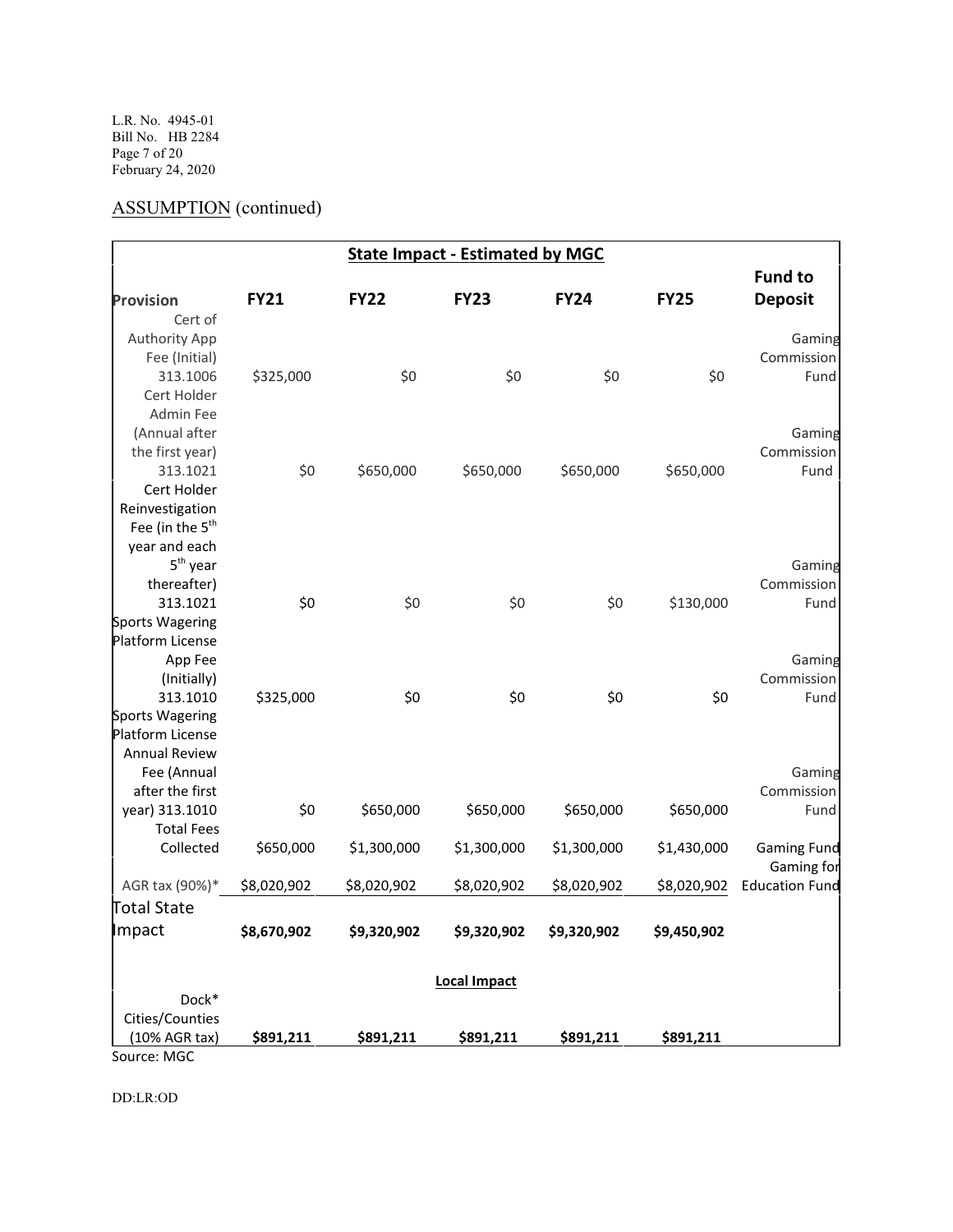L.R. No. 4945-01 Bill No. HB 2284 Page 8 of 20 February 24, 2020

## ASSUMPTION (continued)

MGC estimates needing two FTEs, one (1) Information Technology Specialist I and one (1) Public Safety Manager Band I, if this bill passes, at an annual salary of \$71,726 each. These FTEs would result in an additional cost to the MGC of \$196,182 for FY 2021 (including salary, fringe, supplies, equipment, and travel/lodging related to job performance).

Besides the 2 FTE positions, MGC also estimates an additional cost to the Gaming Fund of approximately \$718,217 (which represents 2.5% of MGC existing budget) each year. This cost represents the average number of hours and expenses to cover the costs of current background investigators, financial investigators, compliance auditors and tax auditors needed to license and regulate sports wagering.

**Oversight** does not have any information contrary to that provided by MGC. Therefore, Oversight will reflect MGC's impact for fiscal note purposes.

Officials from the **Department of Revenue (DOR)** assume the following:

#### Section 313.1021

This proposed section states that a wagering tax of nine percent is imposed on the adjusted gross receipts received from sports wagering conducted by a certificate holder under Sections 313.1000 to 313.1024. If a third party is contracted with to conduct sports wagering at a certificate holders' licensed facility, the third party contractor shall fulfill the certificate holder's duties under this section.

This proposed section states that the revenues received from the tax imposed under subsection 1 of this section shall be deposited in the state treasury to the credit of the Gaming Proceeds for Education Fund, and shall be distributed as provided under Section 313.822.

This proposed section also states that a certificate holder shall pay to the commission an annual administrative fee of fifty thousand dollars. The fee imposed shall be due one year after the date on which the certificate holder commences sporting wagering operations under Sections 313.1000 to 313.1024, and on each annual anniversary date thereafter. The commission shall deposit the administrative fees received under this subsection in the sports wagering fund established under section 313.835.

In addition to the annual administrative fee required under this subsection, a certificate holder shall pay to the commission a fee of ten thousand dollars to cover the costs of a full reinvestigation of a certificate holder in the fifth year after the date on which the certificate

DD:LR:OD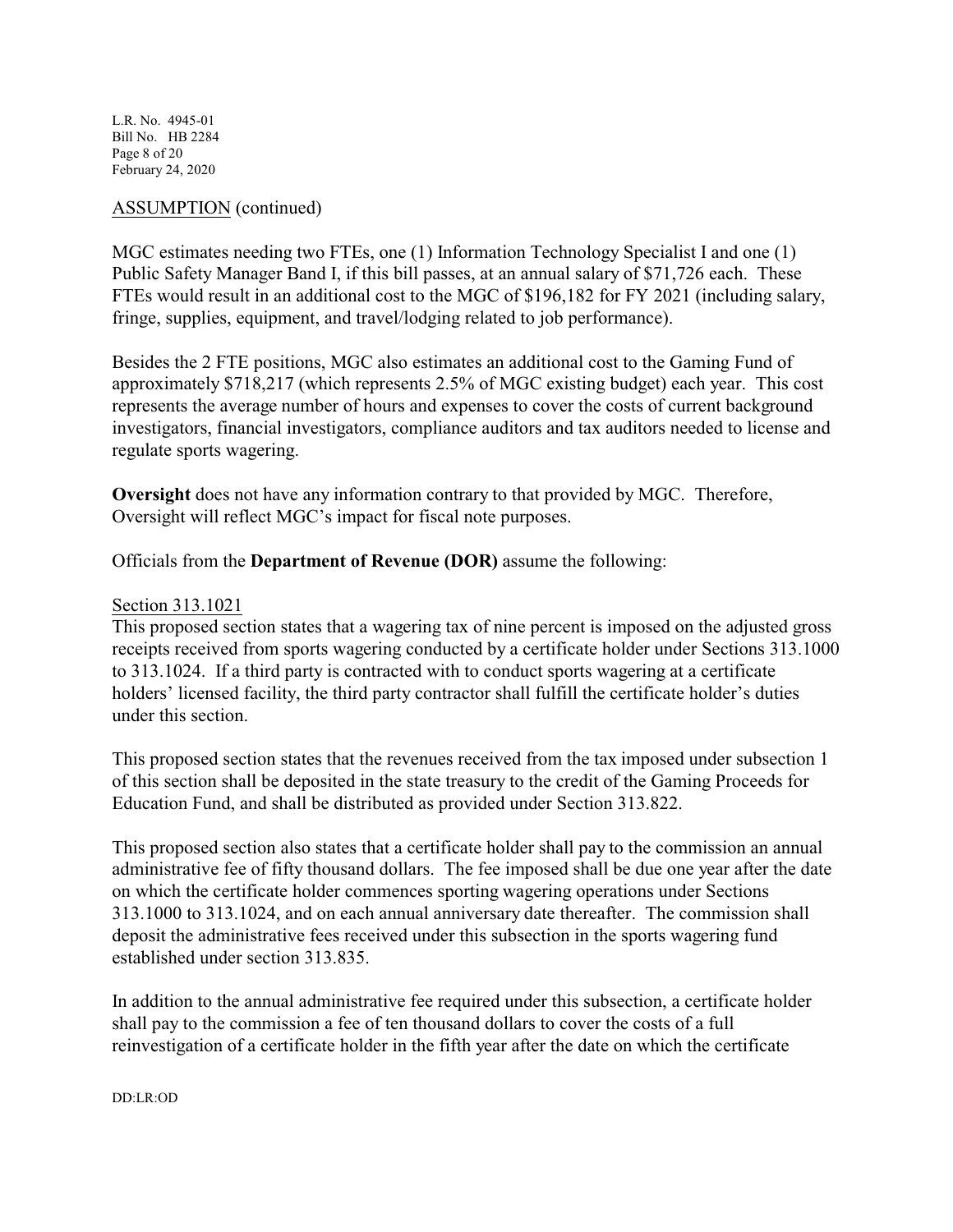L.R. No. 4945-01 Bill No. HB 2284 Page 9 of 20 February 24, 2020

## ASSUMPTION (continued)

holder commences sports wagering operations under Sections 313.1000 to 313.1024 and on each fifth year thereafter. The commission shall deposit the fees received under this subdivision in the sports wagering fund established under section 313.835.

#### Methodology

Using the Oxford Economics report titled "Economic Impact of Legalized Sports Betting," the DOR believes TSR will increase an estimated \$16.3 – \$20.5 million. This report breaks out the possible revenue impacts into three categories. They are Limited Availability, Moderate Availability, and Convenient Availability. For the purpose of this fiscal note response, the DOR utilized the Moderate Availability, due to the proposed legislation allowing sports wagering to occur in any of Missouri's casinos, and online. If online wagering would have not been permitted, the DOR would have used the Limited Availability number, and if it were to be treated like the lottery, Convenient Availability would have been used.

\$202,200,000 - \$253,300,000 (Moderate Availability AGR Estimate per Oxford report) \$18,198,000 - \$22,797,000 (9% tax imposed on AGR) Breakout of the 9% per Section 313.822 RSMo.

\$18,198,000 - \$22,797,000 (9% tax imposed on AGR) 10% to Dock Cities (Local) - \$1,819,800 - \$2,279,700 90% to Gaming Proceeds for Education Fund - \$16,378,200 - \$20,517,300

**Oversight** currently does not have the data or resources available to produce independent revenue projections, including an Economist to estimate the elasticity of demand for sports wagering in relation to other games of chance offered at casinos or the Missouri Lottery. Therefore, for purposes of this fiscal note, Oversight will range the anticipated revenue from the "low" estimates of the MGC to DOR's estimate.

|                                            | MGC          | DOR (low)     | DOR (high)    |
|--------------------------------------------|--------------|---------------|---------------|
|                                            |              |               |               |
| Sports Betting Adjusted Gross Receipts     | \$99,023,483 | \$202,200,000 | \$253,300,000 |
|                                            |              |               |               |
| $9\%$ tax on AGR (state portion - $90\%$ ) | \$8,020,902  | \$16,378,200  | \$20,517,300  |
| $9\%$ tax on AGR (local portion - $10\%$ ) | \$891,211    | \$1,819,800   | \$2,279,700   |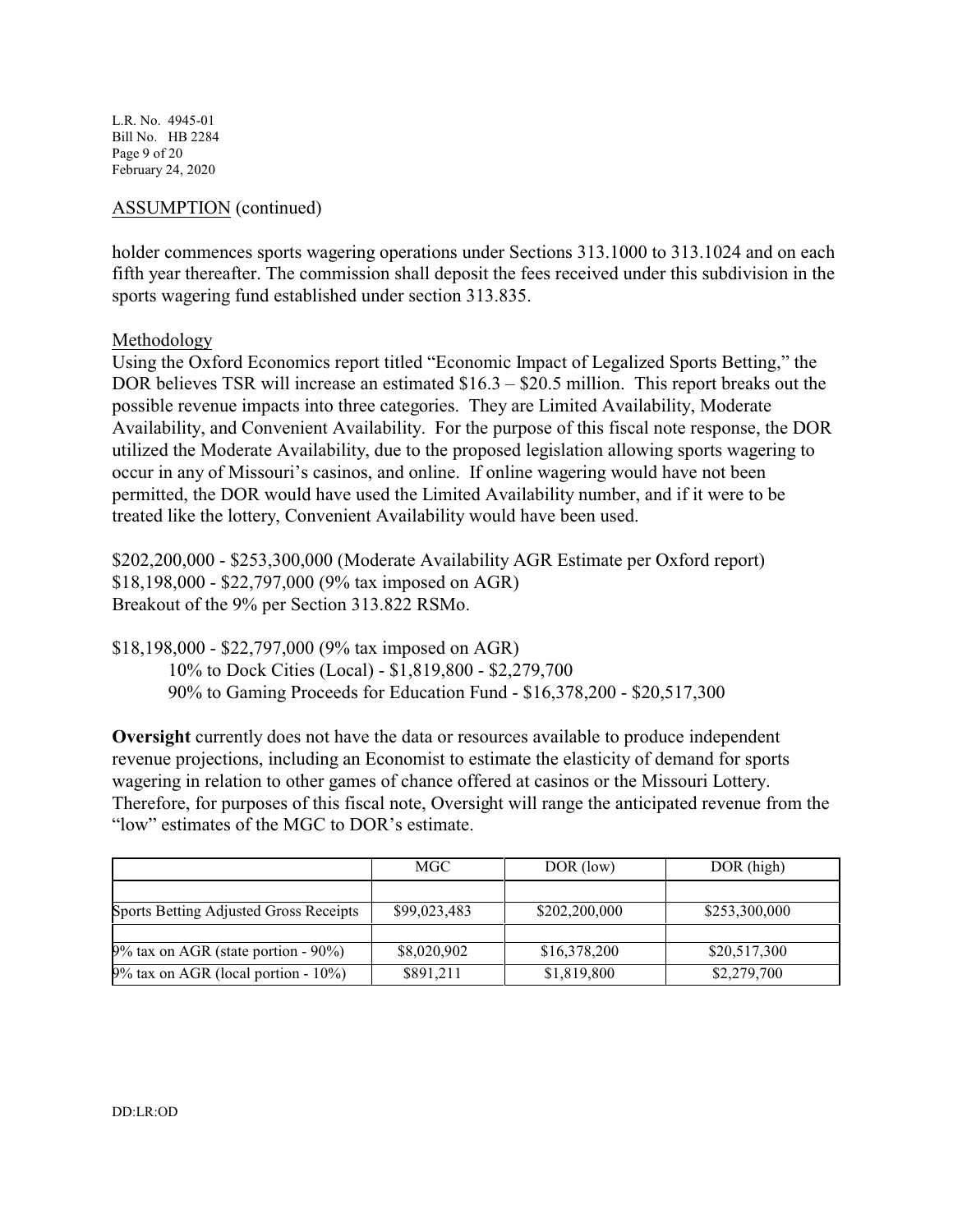L.R. No. 4945-01 Bill No. HB 2284 Page 10 of 20 February 24, 2020

#### ASSUMPTION (continued)

#### Bill as a Whole

Officials from the **Department of Mental Health (DMH)** assume the increase in gambling opportunities will increase the number of individuals who voluntarily seek treatment for a gambling problem. However, the bill does not mandate that any individual receive treatment and treatment will remain voluntary. Therefore, DMH assumes that expenditures cannot exceed the balance of the Compulsive Gamblers fund and no State General Revenue beyond that balance will be expended.

In FY19, DMH served approximately 118 consumers through compulsive gambling (CG) treatment services with an average cost of \$1,030 per consumer for a total of \$121,540.

If the number of consumers served triples, DMH estimates treatment for 354 consumers with an average cost of \$1,030 per treatment episode for a total treatment cost of \$364,620. Total cost to DMH would be estimated at \$445,850 in FY 21. For FY 22 and beyond, the amount would be \$535,020 or more based upon the need for compulsive gambling services. Currently, DMH has twelve certified compulsive gambling treatment providers; this number would likely need to increase over time along with the need for additional compulsive gambling counselors. DMH estimates 25 new compulsive gambling counselors will be needed throughout the state, with initial cost for training new counselors estimated at \$160 per person for a total of \$4,000 in FY 21. If additional advertising is needed, DMH anticipates annual cost for advertising with public service announcements for help with compulsive gambling at \$166,400.

**Oversight** notes the ending balance of the Compulsive Gamblers Fund (0249) was \$82,720 on December 31, 2019 and \$6,832 on June 28, 2019.

For the purpose of this proposed legislation, officials from the **Office of State Public Defender (SPD)** state they cannot assume that existing staff will provide effective representation for any new cases arising where indigent persons are charged with the proposed new crime of engaging in, facilitating, or concealing conduct that improperly influences a betting outcome of a sporting event for the purpose of financial gain, a new class E felony. The Missouri State Public Defender System is currently providing legal representation in caseloads in excess of recognized standards.

In FY 2019, SPD opened 13 gambling related cases of the 62,002 cases opened by the Trial Division.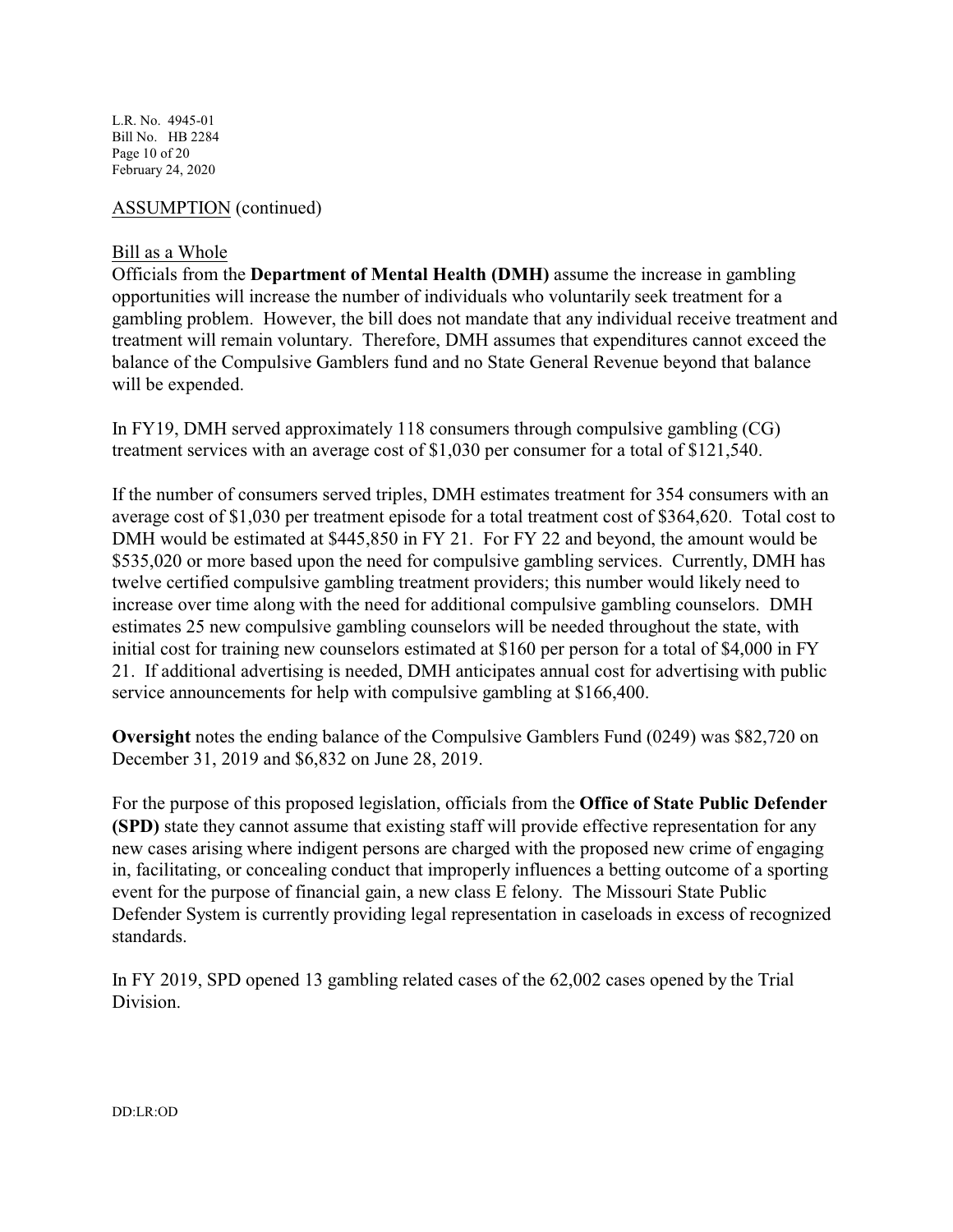L.R. No. 4945-01 Bill No. HB 2284 Page 11 of 20 February 24, 2020

#### ASSUMPTION (continued)

| Charge Code | Description                                | Number of Cases |
|-------------|--------------------------------------------|-----------------|
| 313.813     | Trespassing - $1st$ Degree (gambling boat) |                 |
| 313.817     | Presenting false ID to enter gambling boat |                 |
| 313.830     | Gaming violations                          |                 |
|             | <b>Total Number of Cases</b>               |                 |

While the number of new cases (or cases with increased penalties) may be too few or uncertain to request additional funding for this specific bill, the SPD will continue to request sufficient appropriations to provide effective representation in all cases where the right to counsel attaches.

**Oversight** notes over the last three fiscal years, the SPD has lapsed a total of \$153 of General Revenue appropriations (\$2 out of \$28.0 million in FY 2017; \$150 out of \$42.5 million in FY 2018; and \$1 out of \$46.0 million in FY 2019). Therefore, Oversight assumes the SPD is at maximum capacity, and the increase in workload resulting from this bill cannot be absorbed with SPD's current resources.

Adding one additional Assistant Public Defender 1 (APD) with a starting salary of \$47,000, will cost approximately \$74,500 per year in personal service and fringe benefit costs. One additional APD II (\$52,000 per year; eligible for consideration after 1 year of successful performance at

APD I) will cost the state approximately \$81,000 per year in personal service and fringe benefit costs. When expense and equipment costs such as travel, training, furniture, equipment and supplies are included, Oversight assumes the cost for a new APD could approach \$100,000 per year.

**Oversight** assumes the SPD cannot absorb the additional caseload that may result from this proposal within their existing resources and, therefore, will reflect a potential additional cost of (Less than \$100,000) per year to the General Revenue Fund.

Officials from the **Department of Corrections (DOC)** state this proposal creates a class E felony if any person places a bet or wager on the basis of material nonpublic information, knowingly engages in, facilities, or conceals conduct that intends to improperly influence a betting outcome.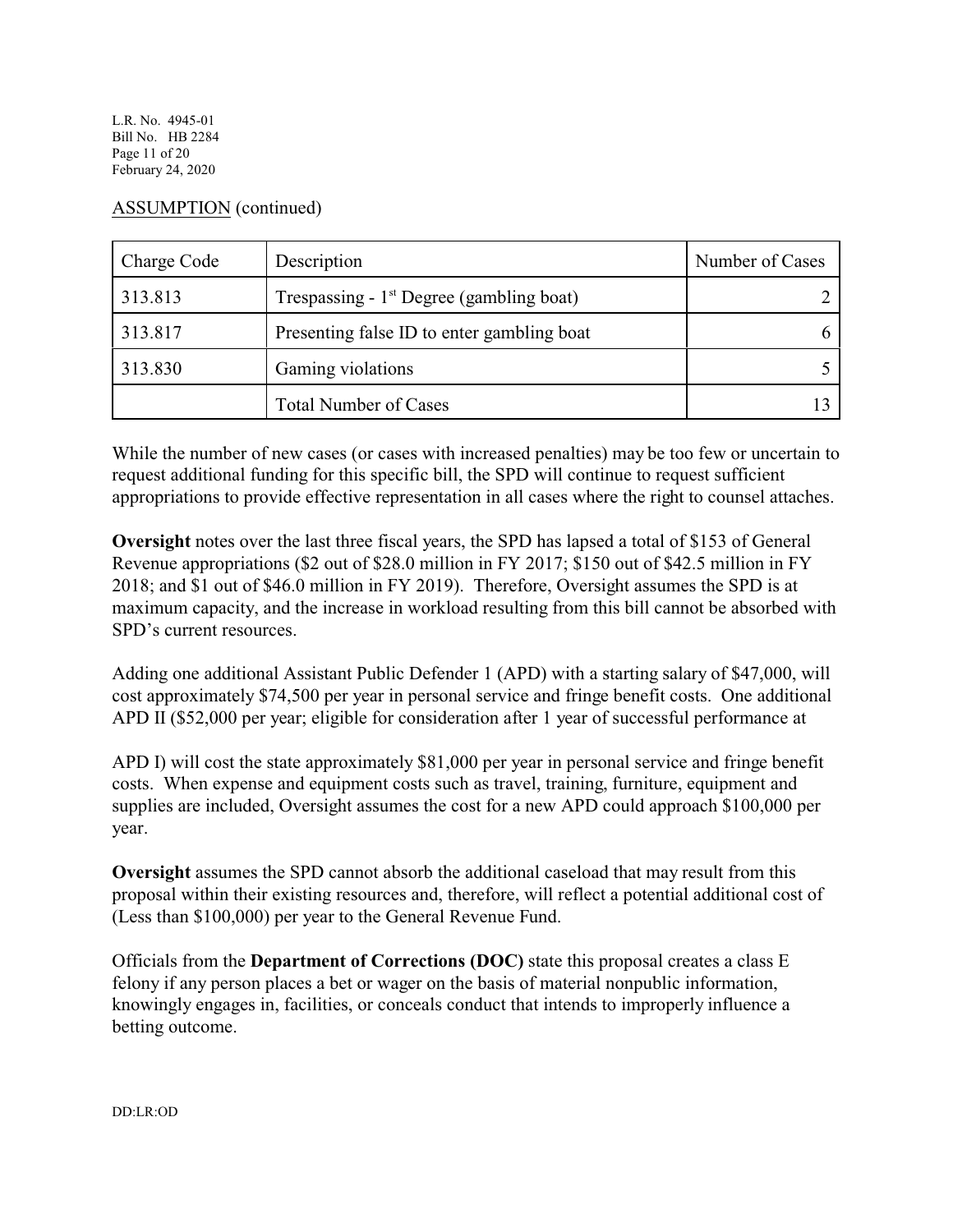L.R. No. 4945-01 Bill No. HB 2284 Page 12 of 20 February 24, 2020

# ASSUMPTION (continued)

This bill creates a new offense; therefore, the DOC will use a standard E felony response to estimate a fiscal impact. For each nonviolent class E felony, the DOC estimates one person will be sentenced to prison and two to probation. The average sentence for a nonviolent class E felony offense is 3.4 years, of which 2.1 years will be served in prison with 1.4 years to first release. The remaining 1.3 years will be on parole. Probation sentences will be 3 years.

The cumulative impact on the DOC is estimated to be two additional offenders in prison and seven on field supervision by FY 2023.

|         |                |             |                        |                |          |            | Grand Total -       |
|---------|----------------|-------------|------------------------|----------------|----------|------------|---------------------|
|         |                |             |                        |                |          | Total cost | Prison and          |
|         |                |             |                        | $#$ to         |          | for        | Probation           |
|         | # to           | Cost per    | <b>Total Costs for</b> | probation      | Cost per | probation  | (includes a $2\%$ ) |
|         | prison         | year        | prison                 | $&$ parole     | year     | and parole | inflation)          |
|         |                |             |                        |                |          |            |                     |
| Year 1  | 1              | $(\$6,386)$ | $(\$5,322)$            | $\overline{2}$ | absorbed | \$0        | $(\$5,322)$         |
| Year 2  | 2              | $(\$6,386)$ | (\$13,027)             | $\overline{4}$ | absorbed | \$0        | (\$13,027)          |
| Year 3  | $\overline{2}$ | $(\$6,386)$ | (\$13,288)             | 7              | absorbed | \$0        | (\$13,288)          |
| Year 4  | $\overline{2}$ | $(\$6,386)$ | (\$13,554)             | 7              | absorbed | \$0        | (\$13,554)          |
| Year 5  | $\overline{2}$ | $(\$6,386)$ | (\$13,825)             | 7              | absorbed | \$0        | (\$13,825)          |
| Year 6  | $\overline{2}$ | $(\$6,386)$ | (\$14,101)             | 7              | absorbed | \$0        | (\$14,101)          |
| Year 7  | 2              | $(\$6,386)$ | (\$14,383)             | 7              | absorbed | \$0        | (\$14,383)          |
| Year 8  | 2              | $(\$6,386)$ | (\$14,671)             | 7              | absorbed | \$0        | (\$14,671)          |
| Year 9  | 2              | $(\$6,386)$ | (\$14,964)             | 7              | absorbed | \$0        | (\$14,964)          |
| Year 10 | $\overline{2}$ | $(\$6,386)$ | \$15,264               |                | absorbed | \$0        | (\$15,264)          |

If this impact statement has changed from statements submitted in previous years, it is because the DOC has changed the way probation and parole daily costs are calculated to more accurately reflect the way the Division of Probation and Parole is staffed across the entire state.

In December 2019, the DOC reevaluated the calculation used for computing the Probation and Parole average daily cost of supervision and revised the cost calculation to be used for 2020 fiscal notes. For the purposes of fiscal note calculations, the DOC averaged district caseloads across the state and came up with an average caseload of 51 offender cases per officer. The new calculation assumes that an increase/decrease of 51 cases would result in a change in costs/cost avoidance equal to the cost of one FTE staff person. Increases/decreases smaller than 51 offenders are assumed to be absorbable.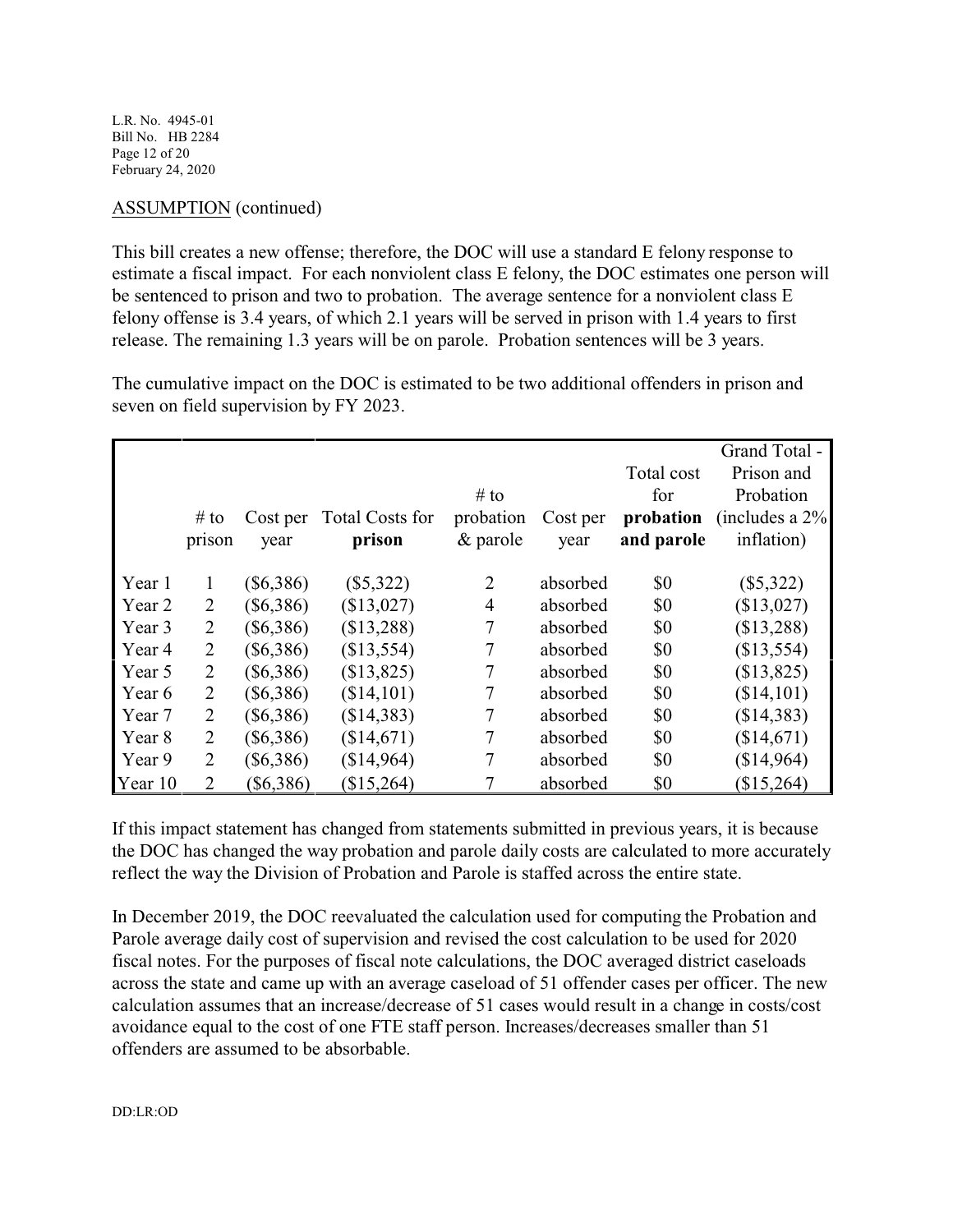L.R. No. 4945-01 Bill No. HB 2284 Page 13 of 20 February 24, 2020

#### ASSUMPTION (continued)

In instances where the proposed legislation would only affect a specific caseload, such as sex offenders, the DOC will use the average caseload figure for that specific type of offender to calculate cost increases/decreases. For instances where the proposed legislation affects a less specific caseload, DOC projects the impact based on prior year(s) actual data for DOC's 44 probation and parole districts.

The DOC cost of incarceration is \$17.496 per day or an annual cost of \$6,386 per offender. The DOC cost of probation or parole is determined by the number of P&P Officer II positions that would be needed to cover the new caseload.

**Oversight** does not have any information contrary to that provided by DOC. Therefore, Oversight will reflect DOC's impact for fiscal note purposes.

Officials from the **Missouri Office of Prosecution Services (MOPS)** assume the proposal will have no measurable fiscal impact on MOPS.

Officials from the **Office of the Secretary of State (SOS)** state many bills considered by the General Assembly include provisions allowing or requiring agencies to submit rules and regulations to implement the act. The SOS is provided with core funding to handle a certain amount of normal activity resulting from each year's legislative session. The fiscal impact for this fiscal note to the SOS for Administrative Rules is less than \$5,000. The SOS recognizes that this is a small amount and does not expect that additional funding would be required to meet these costs. However, the SOS also recognizes that many such bills may be passed by the General Assembly in a given year and that collectively the costs may be in excess of what the office can sustain with the core budget. Therefore, the SOS reserves the right to request funding for the cost of supporting administrative rules requirements should the need arise based on a review of the finally approved bills signed by the governor.

**Oversight** assumes the SOS could absorb the costs of printing and distributing regulations related to this proposal. If multiple bills pass which require the printing and distribution of regulations at substantial costs, the SOS could require additional resources.

Officials from the **Joint Committee on Administrative Rules (JCAR)** state the legislation is not anticipated to cause a fiscal impact to JCAR beyond its current appropriation.

**Oversight** assumes JCAR will be able to administer any rules resulting from this proposal with existing resources.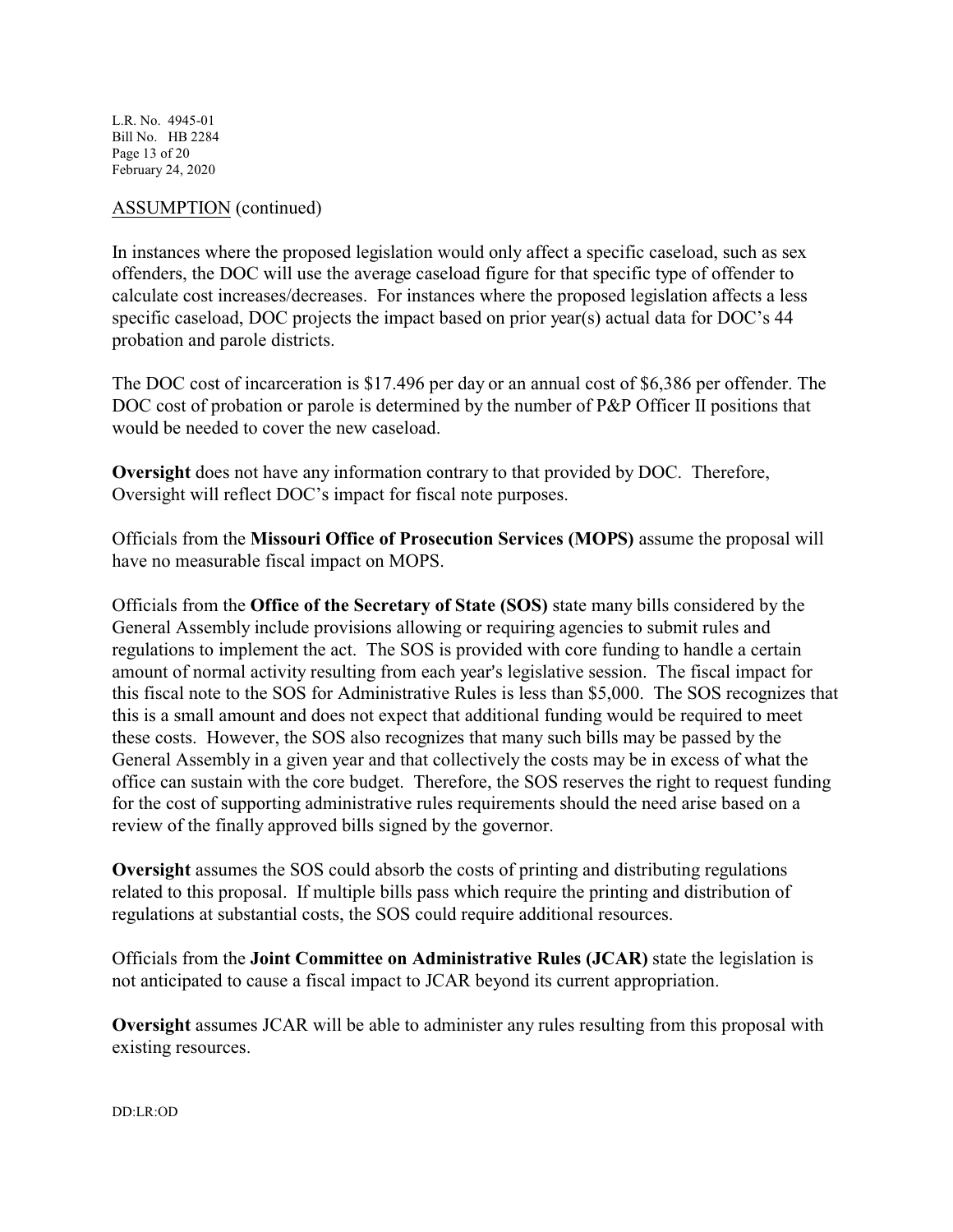L.R. No. 4945-01 Bill No. HB 2284 Page 14 of 20 February 24, 2020

# ASSUMPTION (continued)

**Oversight** notes the **Department of Public Safety - Missouri State Highway Patrol**, the **Department of Social Services**, the **Office of State Courts Administrator**, and the **State Treasurer's Office** have each stated the proposal would not have a direct fiscal impact on their respective organizations. Oversight does not have any information to the contrary. Therefore, Oversight will reflect a zero impact in the fiscal note for these agencies.

**Oversight** only reflects the responses that we have received from state agencies and political subdivisions; however, other colleges and universities were requested to respond to this proposed legislation but did not. A general listing of political subdivisions included in our database is available upon request.

This proposal could increase Total State Revenue.

| <b>GENERAL</b><br><b>REVENUE FUND</b>                                                                 | (Less than<br>\$105,322)      | (Less than<br><u>\$113,027)</u> | <u>Less than</u><br><u>\$113,288)</u> | <u>(Less than</u><br><u>\$113,825)</u> |
|-------------------------------------------------------------------------------------------------------|-------------------------------|---------------------------------|---------------------------------------|----------------------------------------|
| <b>ESTIMATED NET</b><br><b>EFFECT ON THE</b>                                                          |                               |                                 |                                       |                                        |
| Costs - DOC<br>$(\$313.1018)$<br>Increased<br>incarceration costs                                     | $(\$5,322)$                   | (\$13,027)                      | (\$13,288)                            | (\$13,825)                             |
| $Cost - SPD$ p. 10<br>$(\$313.1018)$<br>Salaries, fringe<br>benefits, and<br>equipment and<br>expense | (Less than<br>\$100,000       | (Less than<br>\$100,000         | (Less than<br>\$100,000               | (Less than<br>\$100,000                |
| FISCAL IMPACT -<br><b>State Government</b><br><b>GENERAL</b><br><b>REVENUE FUND</b>                   | FY 2021<br>$(10 \text{ Mo.})$ | FY 2022                         | FY 2023                               | Fully<br>Implemented<br>(FY 2025)      |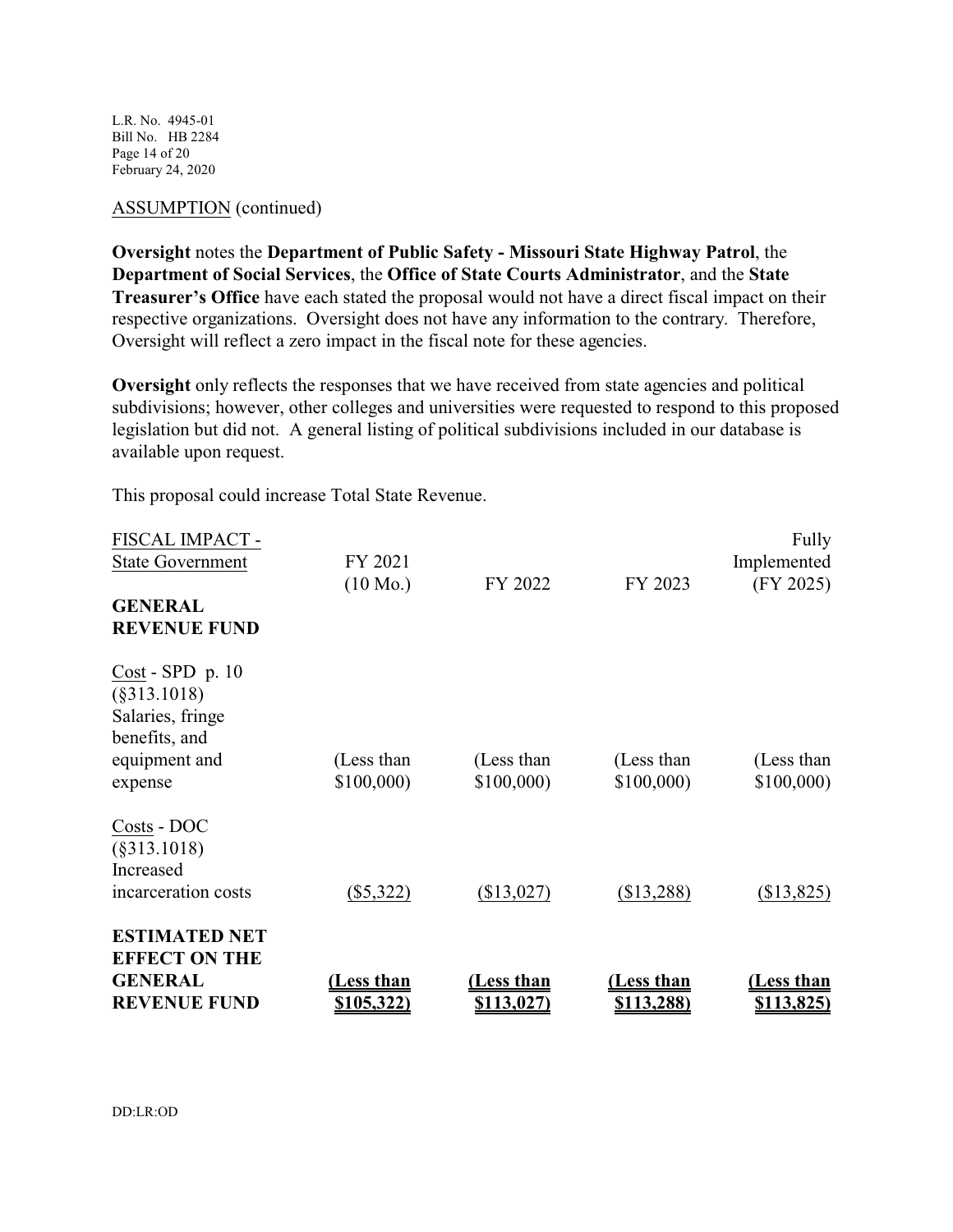L.R. No. 4945-01 Bill No. HB 2284 Page 15 of 20 February 24, 2020

| FISCAL IMPACT -<br><b>State Government</b>                                                               | FY 2021<br>$(10 \text{ Mo.})$ | FY 2022      | FY 2023      | Fully<br>Implemented<br>(FY 2025) |
|----------------------------------------------------------------------------------------------------------|-------------------------------|--------------|--------------|-----------------------------------|
| <b>GAMING</b><br><b>COMMISSION</b><br><b>FUND (0286)</b>                                                 |                               |              |              |                                   |
| Revenue - MGC<br>(§313.1006) Initial<br>Application Fee p. 7                                             | \$325,000                     | \$0          | \$0          | \$0                               |
| Revenue - MGC p. 7<br>(§313.1010) Sports<br><b>Wagering Platform</b><br>License App Fee                  | \$325,000                     | \$0          | \$0          | \$0                               |
| Revenue - MGC p. 7<br>$(\$313.1010)$ Sports<br><b>Wagering Platform</b><br>License Annual<br>Renewal Fee | \$0                           | \$650,000    | \$650,000    | \$650,000                         |
| Revenue - MGC p. 7<br>$(\$313.1019)$<br>Royalty of 1/4 of 1%                                             | \$10,633,152                  | \$10,633,152 | \$10,633,152 | \$10,633,152                      |
| Revenue - MGC p. 7<br>(§313.1021) Cert<br>Holder Admin Fee                                               | \$0                           | \$650,000    | \$650,000    | \$650,000                         |
| Revenue - MCG p. 7<br>(§313.1021)<br>Certificate Holder<br>Reinvestigation Fee                           | \$0                           | \$0          | \$0          | \$130,000                         |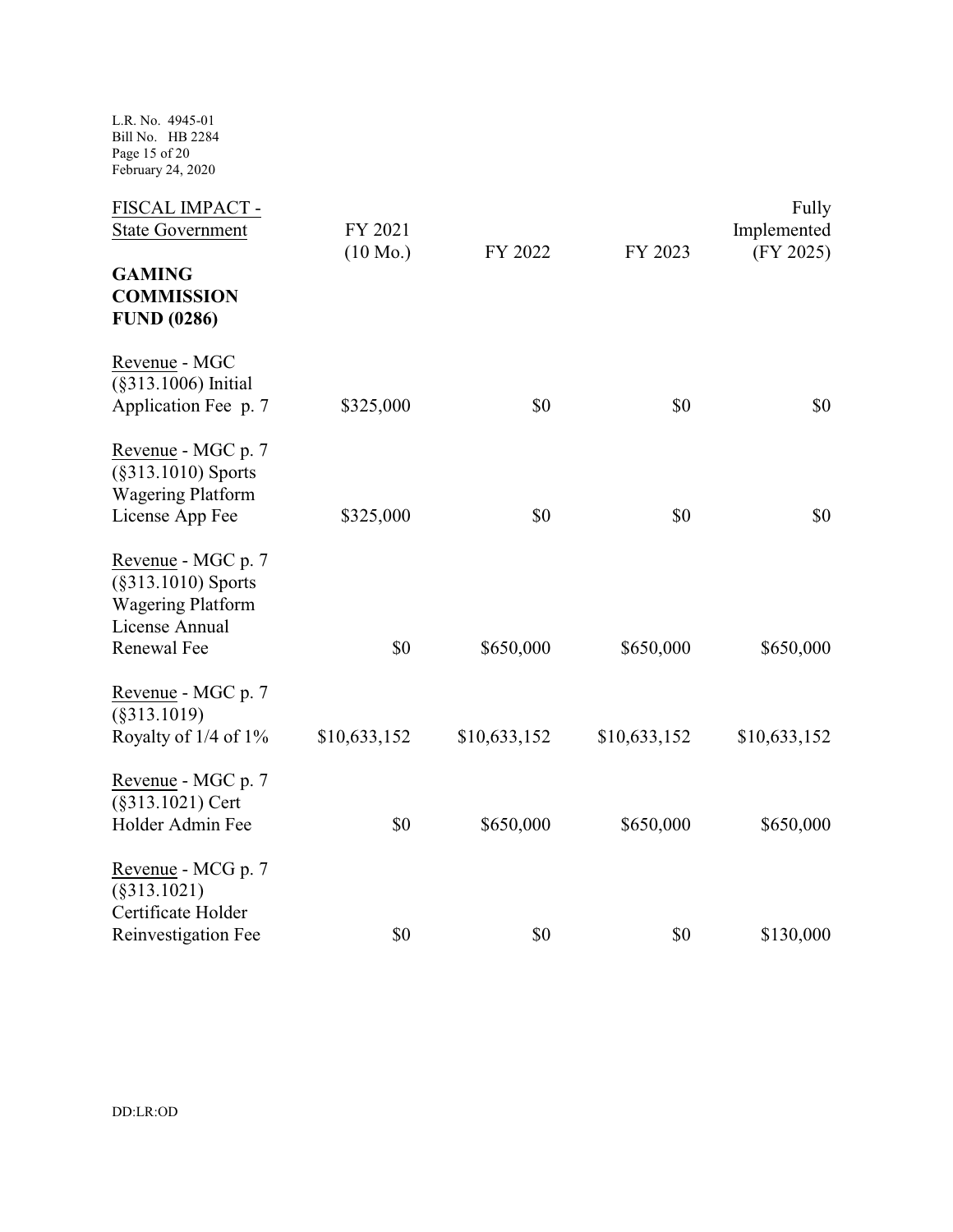L.R. No. 4945-01 Bill No. HB 2284 Page 16 of 20 February 24, 2020

| FISCAL IMPACT -<br><b>State Government</b>                                                                     | FY 2021<br>$(10 \text{ Mo.})$ | FY 2022                        | FY 2023                       | Fully<br>Implemented<br>(FY 2025) |
|----------------------------------------------------------------------------------------------------------------|-------------------------------|--------------------------------|-------------------------------|-----------------------------------|
| <b>GAMING</b><br><b>COMMISSION</b><br><b>FUND (0286)</b><br>(Continued)                                        |                               |                                |                               |                                   |
| Cost - MGC p. 5<br>$(\$313.1019)$<br>Payment of royalty<br>revenue to registered<br>sports governing<br>bodies | $(\$5,316,576)$               | $(\$5,316,576)$                | $(\$5,316,576)$               | $(\$5,316,576)$                   |
| Cost - MGC p. 6<br>$(\$313.1020)$<br>Payment of Royalty<br>revenue to selected                                 |                               |                                |                               |                                   |
| NCAA colleges                                                                                                  | $(\$5,316,576)$               | $(\$5,316,576)$                | $(\$5,316,576)$               | $(\$5,316,576)$                   |
| $Cost - MGC$ p. 8<br>(§313.1021)<br><b>Personal Services</b>                                                   | (\$119,543)                   | (\$144,887)                    | \$146,335                     | (\$149,277)                       |
| Fringe Benefits<br>Equipment and                                                                               | $(\$58,900)$                  | $(\$71,157)$                   | $(\$71,638)$                  | $(\$72,615)$                      |
| Expenses<br>Investigators and<br>auditors to license<br>and regulate sports                                    | (\$17,739)                    | (\$11,874)                     | (\$12,171)                    | (\$12,786)                        |
| wagering<br>Total Cost - MGC<br>FTE Change -                                                                   | $(\$598,514)$<br>$(*794,696)$ | ( \$736,172)<br>$($ \$964,090) | $(\$754,577)$<br>(\$984, 721) | $($ \$792,777)<br>(\$1,027,455)   |
| <b>MGC</b>                                                                                                     | 2 FTE                         | 2 FTE                          | 2 FTE                         | 2 FTE                             |
| <b>ESTIMATED NET</b><br><b>EFFECT TO THE</b><br><b>GAMING</b><br><b>COMMISSION</b>                             |                               |                                |                               |                                   |
| <b>FUND</b>                                                                                                    | $($ \$144,694)                | <u>\$335,910</u>               | <u>\$315,279</u>              | <u>\$402,545</u>                  |
| <b>Estimated Net FTE</b><br>Change to the<br>Gaming                                                            |                               |                                |                               |                                   |
| <b>Commission Fund</b>                                                                                         | 2 FTE                         | 2 FTE                          | 2 FTE                         | 2 FTE                             |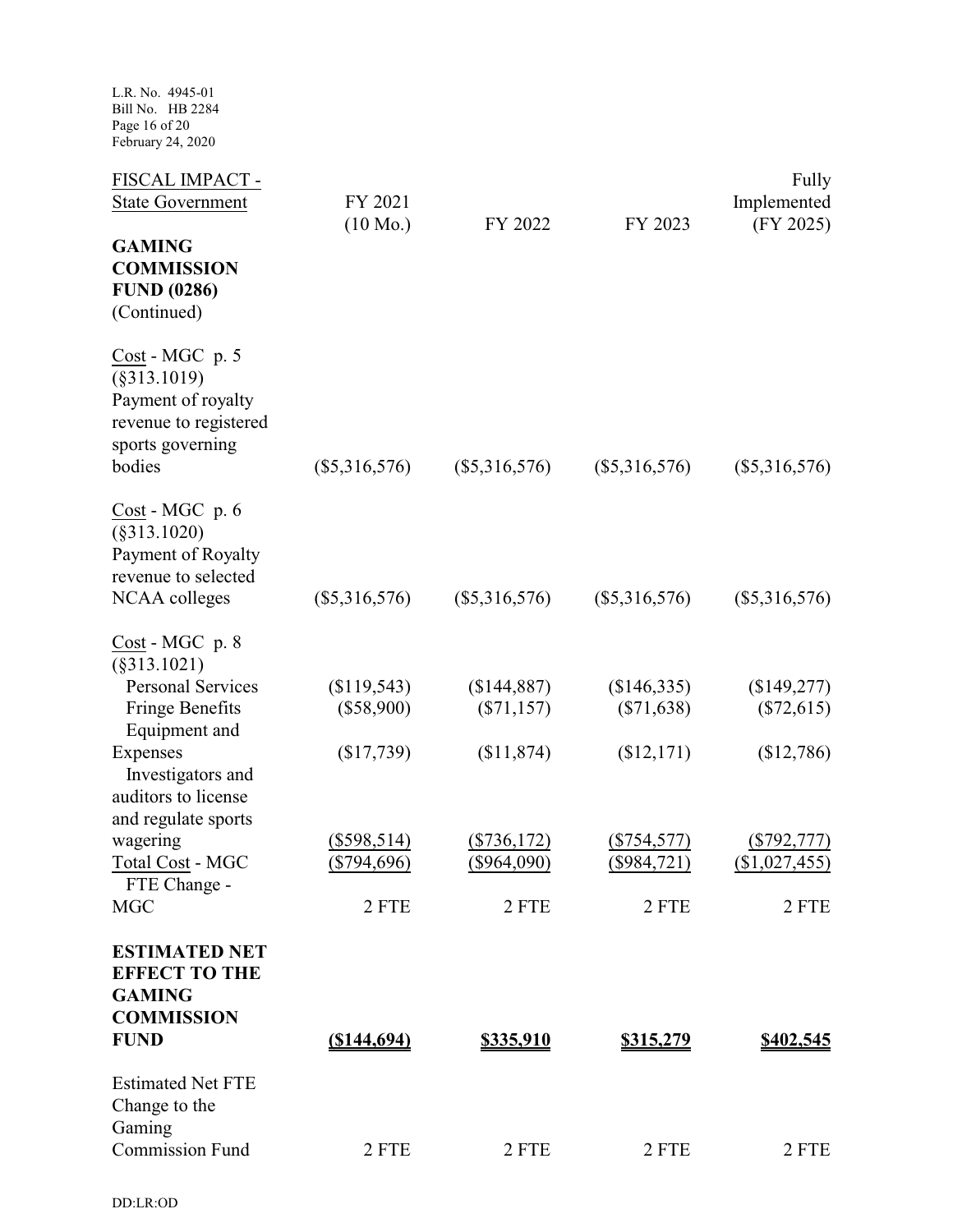L.R. No. 4945-01 Bill No. HB 2284 Page 17 of 20 February 24, 2020

| <b>ESTIMATED NET</b><br><b>EFFECT TO THE</b><br><b>LOCAL HOME</b><br><b>DOCKS</b>                                       | <b>Could exceed</b><br>\$742,676 to<br>\$1,899,750 | <b>Could exceed</b><br>\$891,211 to<br><u>\$2,279,700</u> | <b>Could exceed</b><br>\$891,211 to<br>\$2,279,700 | <b>Could exceed</b><br><u>\$891,211 to</u><br><u>\$2,279,700</u> |
|-------------------------------------------------------------------------------------------------------------------------|----------------------------------------------------|-----------------------------------------------------------|----------------------------------------------------|------------------------------------------------------------------|
| Revenue - School<br>districts $(\S 313.1018)$<br>Fines from<br>violations                                               | \$0 to Unknown                                     | \$0 to Unknown                                            | \$0 to Unknown                                     | \$0 to Unknown                                                   |
| Revenue - Home<br>Dock City or County<br>10% of the $9%$<br>Wagering Tax<br>§313.1021 p. 9                              | $$742,676$ to<br>\$1,899,750                       | \$891,211 to<br>\$2,279,700                               | \$891,211 to<br>\$2,279,700                        | \$891,211 to<br>\$2,279,700                                      |
| FISCAL IMPACT -<br><b>Local Government</b><br><b>LOCAL HOME</b><br><b>DOCKS</b>                                         | FY 2021<br>$(10 \text{ Mo.})$                      | FY 2022                                                   | FY 2023                                            | Fully<br>Implemented<br>(FY 2025)                                |
| <b>ESTIMATED NET</b><br><b>EFFECT TO THE</b><br><b>GAMING</b><br><b>PROCEEDS FOR</b><br><b>EDUCATION</b><br><b>FUND</b> | \$6,684,085 to<br>\$17,097,750                     | <u>\$8,020,902 to</u><br>\$20,517,300                     | \$8,020,902 to<br>\$20,517,300                     | <u>\$8,020,902 to</u><br>\$20,517,300                            |
| Revenue - $90\%$ of<br>the 9% Wagering<br>Tax §313.1021 p. 9                                                            | \$6,684,085 to<br>\$17,097,750                     | \$8,020,902 to<br>\$20,517,300                            | \$8,020,902 to<br>\$20,517,300                     | \$8,020,902 to<br>\$20,517,300                                   |
| <b>GAMING</b><br><b>PROCEEDS FOR</b><br><b>EDUCATION</b><br><b>FUND (0285)</b>                                          | $(10 \text{ Mo.})$                                 | FY 2022                                                   | FY 2023                                            | (FY 2025)                                                        |
| FISCAL IMPACT -<br><b>State Government</b>                                                                              | FY 2021                                            |                                                           |                                                    | Fully<br>Implemented                                             |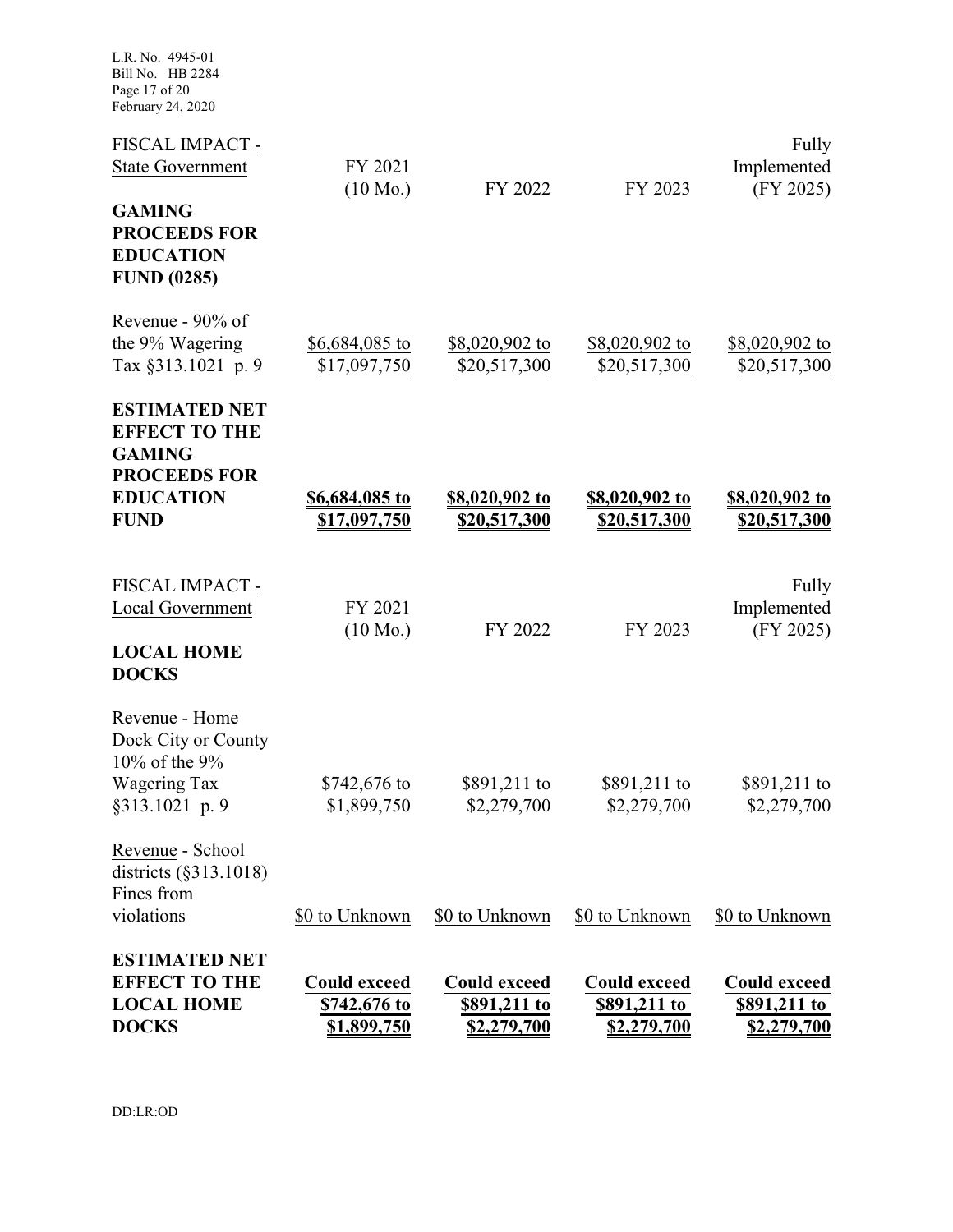L.R. No. 4945-01 Bill No. HB 2284 Page 18 of 20 February 24, 2020

#### FISCAL IMPACT - Small Business

This legislation could have an impact on small businesses that offer sports wagering.

#### FISCAL DESCRIPTION

This bill permits sports wagering only by a licensed facility. A licensed facility may offer sports wagering in person at the licensed facility and over the Internet.

The rules adopted under this section must include the manner in which wagers are received, payouts are paid, and point spreads, lines, and odds are disclosed. The rules must establish standards to govern how a certificate holder offers sports wagering over the Internet and the manner a certificate holder's books and financial records related to sports wagering are maintained. The standards must also detect and prevent compulsive gambling.

The rules adopted under this standard requires a certificate holder to make commercially reasonable efforts by designating an area within the facility for sports wagering, ensure the security and integrity of sports wagering, ensure that the certificate holder's surveillance system covers all areas, allow the commission's gaming agents to be present, prevent people under the age of 21 to make sports wagers, provide written information about sports wagering, and post a sign in areas indicating the minimum and maximum amounts to be waged.

A licensed applicant who wants to offer sports wagering must submit an application to the commission and pay an initial application fee of \$25,000.

The commission must test new sports wagering devices and new forms that the commission considered appropriate prior to allowing a certificate holder to offer a new sports wagering device or new form. A certificate holder must designate an area within their facility for conducting sports wagering. A certificate holder may administer up to three individually branded interactive sports wagering platforms. Sports wagering may be conducted with negotiable currency. A certificate holder determines the minimum and maximum wagers in sports wagering.

An interactive sports wagering platform provider may offer sports wagering if the platform holds an interactive sports wagering platform license issued by the commission. An application for such license must be submitted with a \$25,000 application fee. An annual renewal fee of \$50,000 is required. An interactive sports wagering platform may request for a temporary license, which will require an application fee.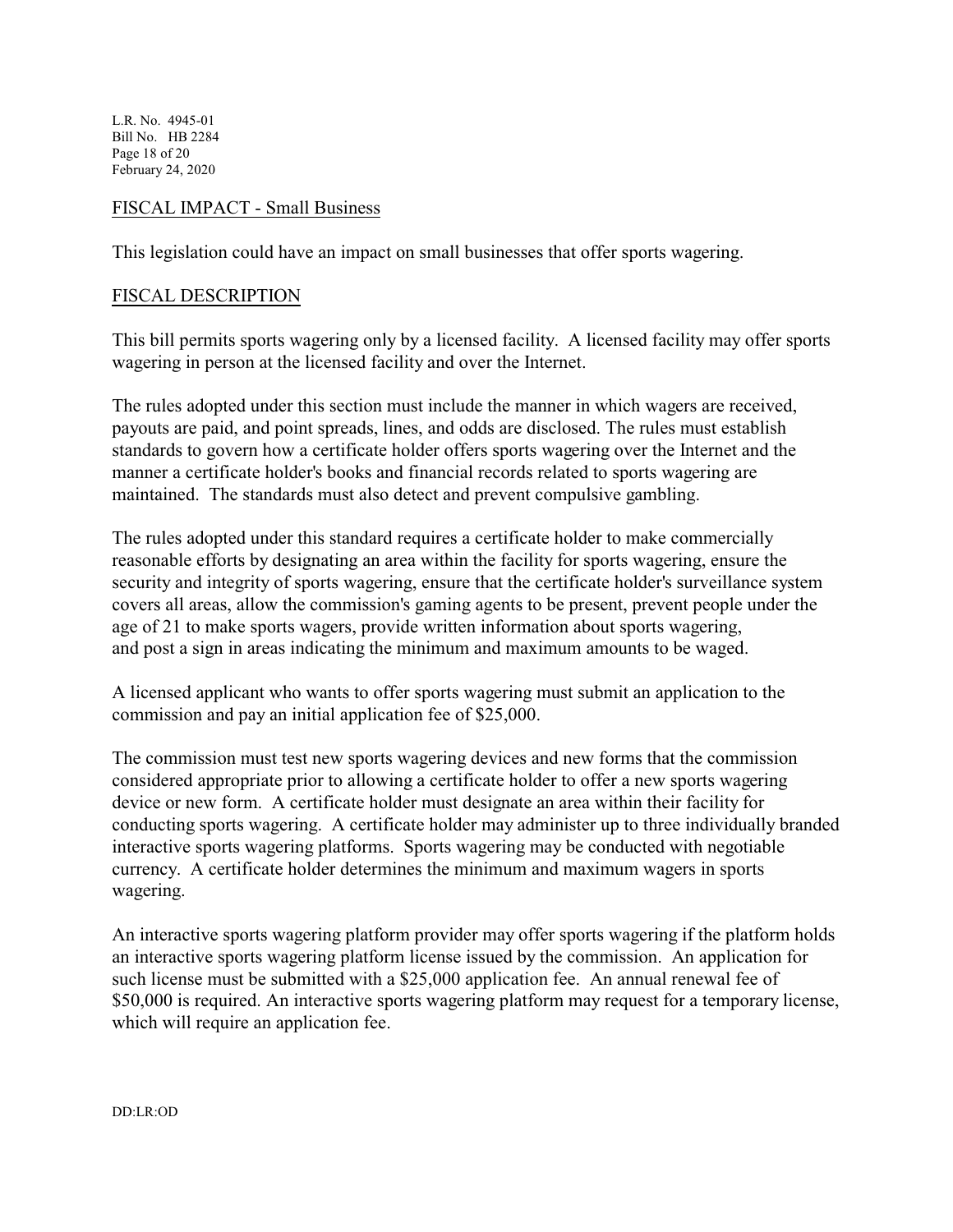L.R. No. 4945-01 Bill No. HB 2284 Page 19 of 20 February 24, 2020

## FISCAL DESCRIPTION (continued)

A certificate holder must verify that a person placing a wager is at least 21 years of age. The commission must adopt rules that require interactive sports wagering platforms to make reasonable efforts to not target minors, disclose the identity of the sports wagering certificate holder, provide resources relating to gambling addiction, and to not deceive a reasonable consumer.

The commission shall not grant a license until the commission determines that each person that has control of the applicant seeking a license meets all qualifications. The commission and certificate holders must cooperate with investigations conducted by sports governing bodies or law enforcement agencies. A certificate holder is required to report criminal activity and wagers that violate law.

A certificate holder is required to maintain records for a period of at least three years for bets and wagers that exceed \$10,000.

Any person, corporation, or employee who violates sections of this bill will be liable for civil penalty of \$5,000 for each violation, not to exceed \$50,000 for violations arising out of the same transaction. A person may also be guilty of a class E felony for specified violations.

Within 30 days of the end of each calendar quarter, a certificate holder must give the commission a royalty fee. The commission will disburse the royalty fee evenly among public universities and used for athletics compliance.

Additionally, a wagering tax of 9% is imposed on the adjusted gross receipts received from sports wagering conducted by a certificate holder. The tax imposed must be deposited to the "Gaming Proceeds for Education Fund" and distributed.

All sports wagering shall be initiated and made on the property of an excursion gambling boat within this state. A raffle using tickets, a device, or a machine, where a person or persons buy(s) one or more chances from a finite number of draws for a prize are authorized activities.

This legislation is not federally mandated, would not duplicate any other program and would not require additional capital improvements or rental space.